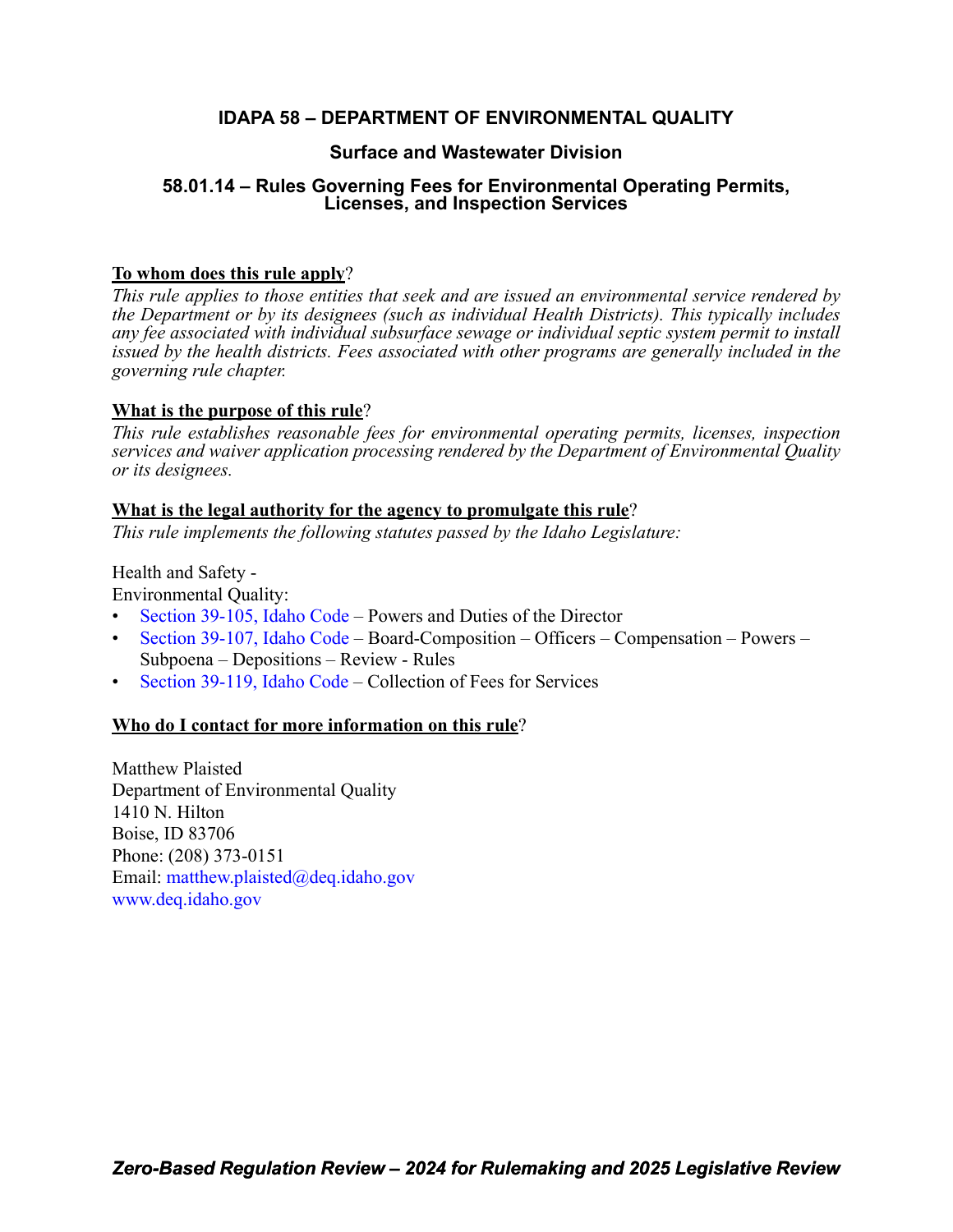# **Table of Contents**

# 58.01.14 – Rules Governing Fees for Environmental Operating Permits,<br>Licenses, and Inspection Services

| 005. Office - Office Hours - Mailing Address And Street Address. 3<br>110. Individual And Subsurface Sewage Disposal System Permit.  3<br>115. Individual And Subsurface Sewage Disposal System Pumper Permit.  4<br>120. Subsurface Sewage Disposal System Installer's Registration Permit.  4 |
|-------------------------------------------------------------------------------------------------------------------------------------------------------------------------------------------------------------------------------------------------------------------------------------------------|
|                                                                                                                                                                                                                                                                                                 |
|                                                                                                                                                                                                                                                                                                 |
|                                                                                                                                                                                                                                                                                                 |
|                                                                                                                                                                                                                                                                                                 |
|                                                                                                                                                                                                                                                                                                 |
|                                                                                                                                                                                                                                                                                                 |
|                                                                                                                                                                                                                                                                                                 |
|                                                                                                                                                                                                                                                                                                 |
|                                                                                                                                                                                                                                                                                                 |
|                                                                                                                                                                                                                                                                                                 |
|                                                                                                                                                                                                                                                                                                 |
|                                                                                                                                                                                                                                                                                                 |
|                                                                                                                                                                                                                                                                                                 |
|                                                                                                                                                                                                                                                                                                 |
|                                                                                                                                                                                                                                                                                                 |
|                                                                                                                                                                                                                                                                                                 |
|                                                                                                                                                                                                                                                                                                 |
|                                                                                                                                                                                                                                                                                                 |
|                                                                                                                                                                                                                                                                                                 |
|                                                                                                                                                                                                                                                                                                 |
|                                                                                                                                                                                                                                                                                                 |
|                                                                                                                                                                                                                                                                                                 |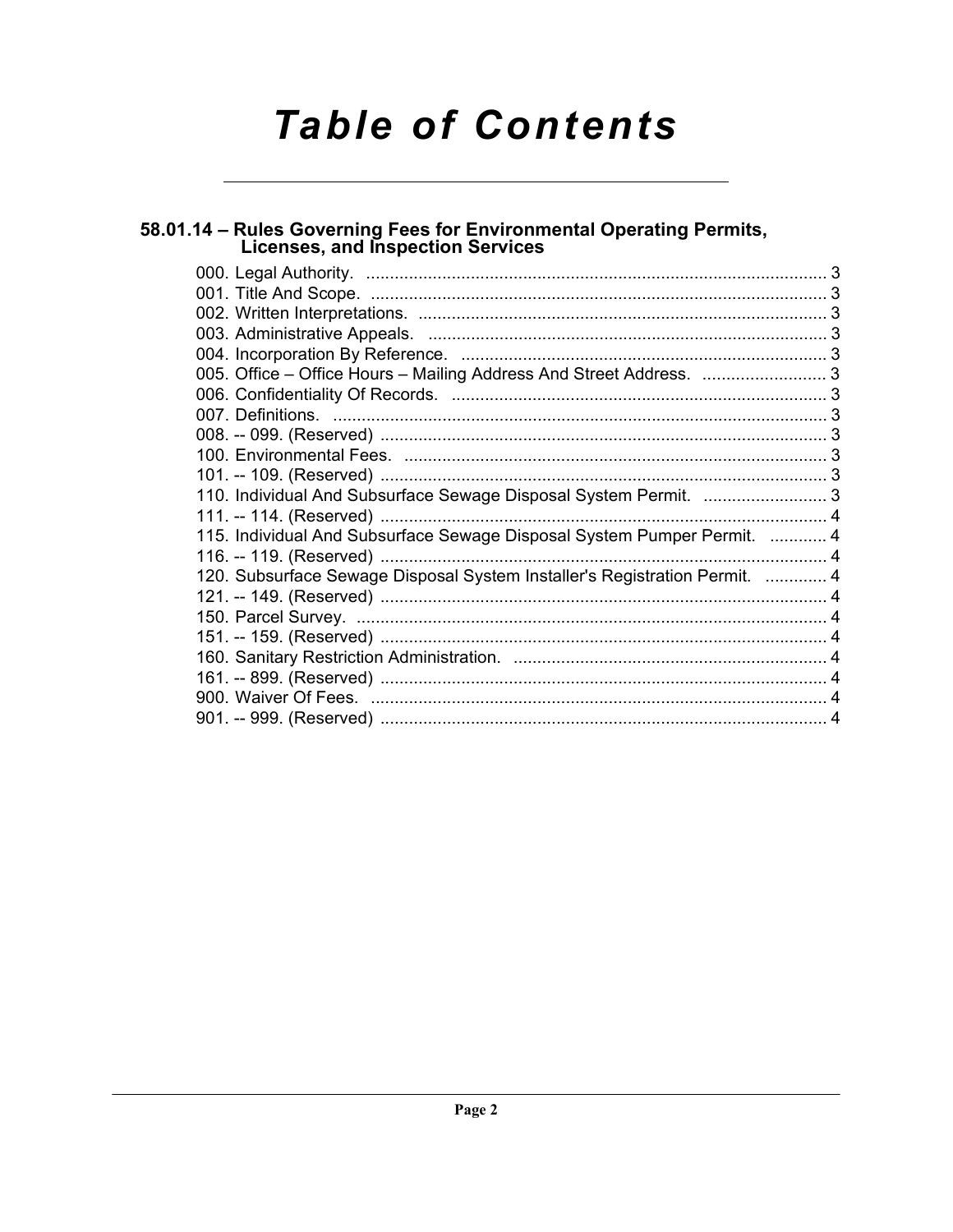#### **58.01.14 – RULES GOVERNING FEES FOR ENVIRONMENTAL OPERATING PERMITS, LICENSES, AND INSPECTION SERVICES**

#### <span id="page-2-1"></span><span id="page-2-0"></span>**000. LEGAL AUTHORITY.**

Pursuant to Sections 39-105, 39-107 and 39-119, Idaho Code, the Board of Environmental Quality is authorized to promulgate rules establishing reasonable fees to be charged and collected for any service rendered by the Department of Environmental Quality.

#### <span id="page-2-2"></span>**001. TITLE AND SCOPE.**

**01. Title**. The rules are titled IDAPA 58.01.14, "Rules Governing Fees for Environmental Operating Permits, Licenses, and Inspection Services." (3-24-22)

**02. Scope**. These rules establish reasonable fees for environmental operating permits, licenses, inspection services and waiver application processing rendered by the Department of Environmental Quality or its designees.  $(3-24-22)$ 

#### <span id="page-2-3"></span>**002. WRITTEN INTERPRETATIONS.**

In accordance with Section  $67-5201(19)(b)(iv)$ , any written statements pertaining to the interpretation of these rules will be available for review at the Department of Environmental Quality, 1410 N. Hilton, Boise, ID 83706-1255.

Persons may be entitled to appeal agency actions authorized under this chapter pursuant to IDAPA 58.01.23, "Contested Case Rules and Rules for Protection and Disclosure of Records." (3-24-22)

(3-24-22)

#### <span id="page-2-4"></span>**003. ADMINISTRATIVE APPEALS.**

# <span id="page-2-5"></span>**004. INCORPORATION BY REFERENCE.**

These rules do not contain documents incorporated by reference. (3-24-22)

#### <span id="page-2-6"></span>**005. OFFICE – OFFICE HOURS – MAILING ADDRESS AND STREET ADDRESS.**

The state office of the Department of Environmental Quality and the office of the Board of Environmental Quality are located at 1410 N. Hilton, Boise, Idaho 83706-1255, telephone number (208) 373-0502. The office hours are 8 a.m. to 5 p.m. Monday through Friday. (3-24-22)

#### <span id="page-2-7"></span>**006. CONFIDENTIALITY OF RECORDS.**

Information obtained by the Department under these rules is subject to public disclosure pursuant to the provisions of Chapter 1, Title 74, Idaho Code, and IDAPA 58.01.21, "Rules Governing the Protection and Disclosure of Records in the Possession of the Idaho Department of Environmental Quality."

#### <span id="page-2-8"></span>**007. DEFINITIONS.**

- **01. Board**. The Idaho Board of Environmental Quality. (3-24-22)
- **02. Department**. The Idaho Department of Environmental Quality or its designee. (3-24-22)
- **03. Director**. The Director of the Idaho Department of Environmental Quality or his designee.

(3-24-22)

#### <span id="page-2-9"></span>**008. -- 099. (RESERVED)**

#### <span id="page-2-10"></span>**100. ENVIRONMENTAL FEES.**

The fees specified in Sections 101 through 199 shall be charged for the following environmental services rendered by the Department or its designees. Fees for services rendered by designees that are equivalent or greater than the fees listed in Sections 101 through 199 may be adopted by the district health departments or local government. The fees are to be paid by the party receiving the services to the Department or designee performing the service, in the time, place and manner specified by the performing entity. (3-24-22)

#### <span id="page-2-11"></span>**101. -- 109. (RESERVED)**

#### <span id="page-2-12"></span>**110. INDIVIDUAL AND SUBSURFACE SEWAGE DISPOSAL SYSTEM PERMIT.**

For those services rendered in the process of issuing installation permits for individual and subsurface sewage disposal systems (see IDAPA 58.01.03, "Individual/Subsurface Sewage Disposal Rules and Rules for Cleaning of Septic Tanks"), the following fees apply: (3-24-22)

**01. Individual Households or Buildings**. For individual households or buildings, if the individual and subsurface sewage disposal system is a new installation or a replacement or expansion of an existing system, the fee shall be ninety dollars (\$90). (3-24-22)